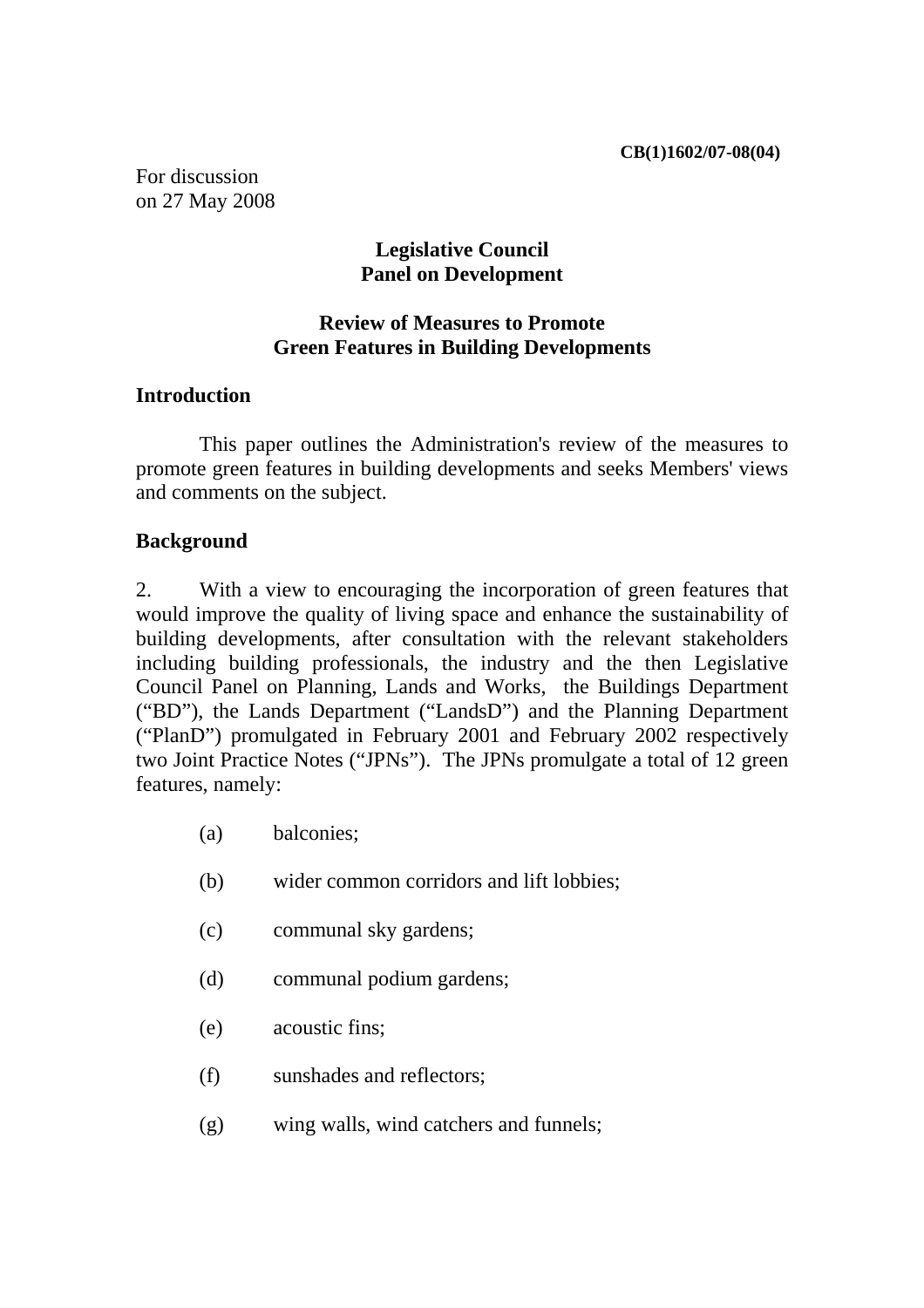- (h) non-structural prefabricated external walls;
- (i) utility platforms;
- (j) mail delivery rooms with mailboxes;
- (k) noise barriers; and
- (l) communal sky gardens for non-residential buildings.

3. Specifically, such features are provided with the following objectives:

- (a) to adopt a holistic life cycle approach to planning, design, construction and maintenance;
- (b) to maximise the use of natural renewable resources and recycled/green building material;
- (c) to minimise the consumption of energy, in particular those non-renewable types; and
- (d) to reduce construction and demolition waste.

4. Subject to fulfillment of certain specified conditions and design requirements, these green features may be exempted from gross floor area ("GFA") and site coverage calculations.

#### **Review of Measures to Promote Green Features**

5. A number of building developments have adopted green features since the introduction of the two JPNs. According to statistics up to the end February 2008, a total of 183 completed residential projects have been constructed with green features under the arrangements in the JPNs. During the same period, a total of 529 new building projects were completed. Statistical breakdown of the green features in the 183 buildings is as follows: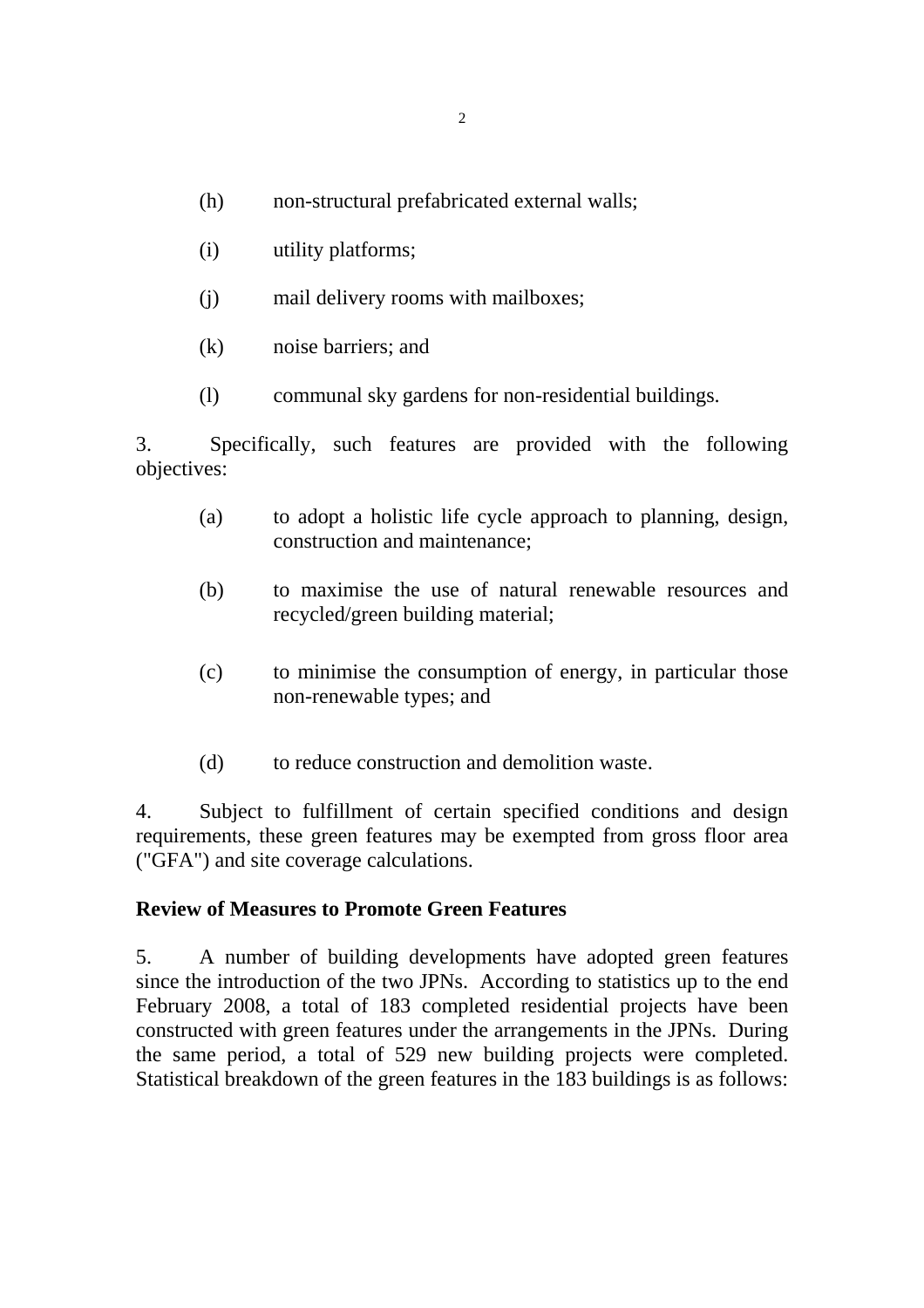| <b>Green Features</b>                       | <b>No. of Projects</b> |
|---------------------------------------------|------------------------|
| <b>Balconies</b>                            | 174                    |
| Utility platforms                           | 118                    |
| Wider common corridors/lift lobbies         | 81                     |
| Non-structural prefabricated external walls | 31                     |
| Mail delivery rooms with mailboxes          | 21                     |
| Communal sky gardens                        | 14                     |
| Sunshades/reflectors                        | 10                     |

6. An Inter-departmental Working Group ("WG"), comprising representatives of BD, LandsD and PlanD, has been established to review the effectiveness of and the arrangements under the JPNs. In response to the recommendations of the Independent Committee of Inquiry into the Sai Wan Ho Development on Inland Lot No. 8955 made in April 2006, the Administration has expanded the ambit of the WG to cover the review on the need for a cap for GFA concessions granted under the Buildings Ordinance. The WG is chaired by the Director of Buildings.

7. The WG has conducted a number of surveys and studies with a view to assessing the effectiveness of the JPNs and gauging public views on policies on green features. The Group has launched questionnaire surveys for owners and occupants of sample buildings provided with green features. It has sought comments of Authorized Persons, the academia, professional institutes and stakeholders of the industry on the arrangements under the JPNs. The BD has also conducted on-site evaluations of the usage of green features in the sample buildings, as well as focus group meetings with green groups and professional institutes. Public opinion surveys have also been conducted.

8. The findings of the questionnaire surveys, site inspections and focus group meetings have revealed that the benefits of various green features are generally recognized by the respondents. The site inspections have identified no irregularities in the use of the green features in the buildings inspected. No major problems in the maintenance of these features have been revealed from the interviews with the management companies of the buildings in the surveys. A majority of the respondents of the survey indicated that the provision of most of these features would be an important factor in their consideration of purchasing a residential unit.